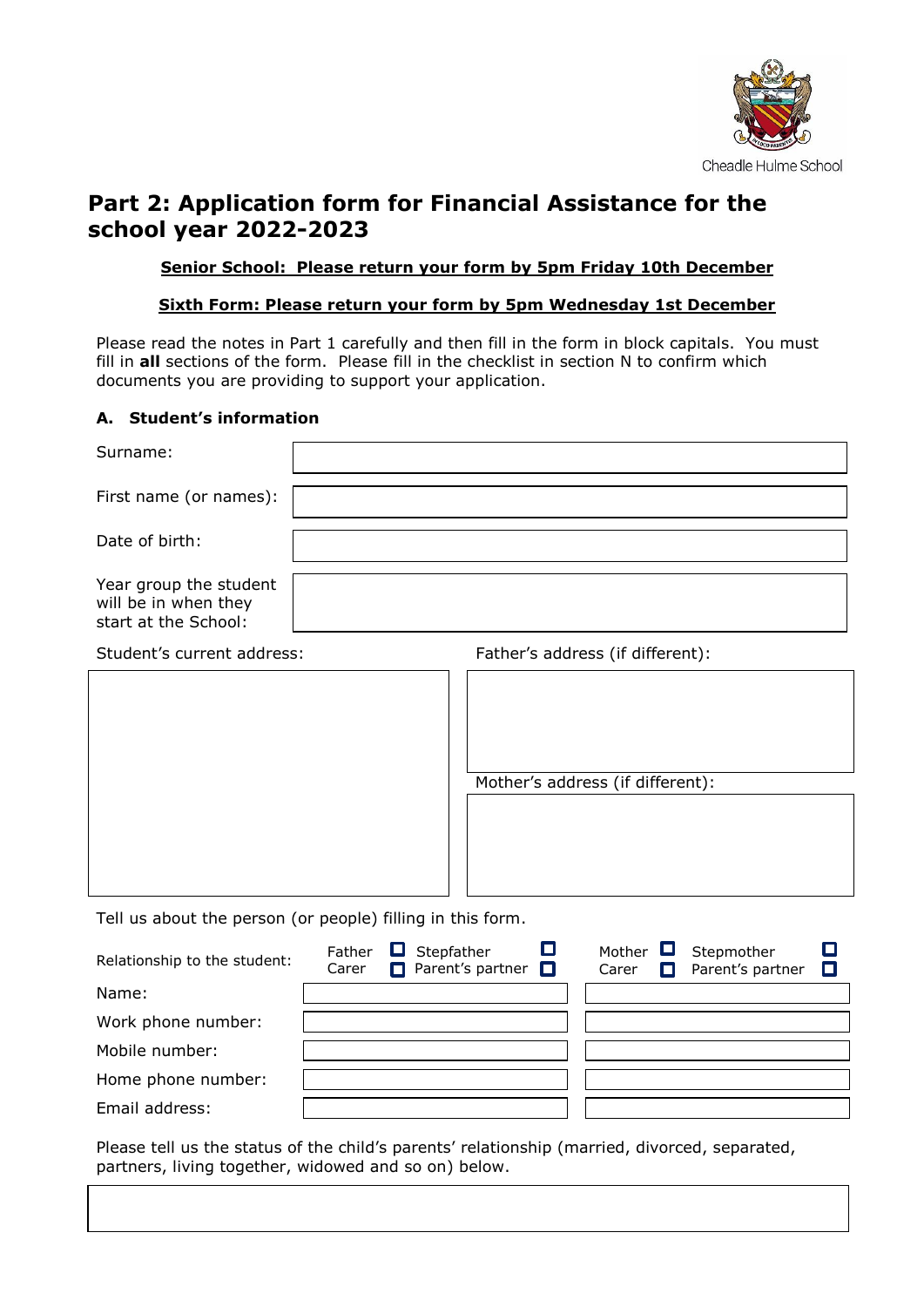#### **B. Schools your child has attended in the past**

Please give details of all the schools your child has attended in the past. Please tell us the type of school and any fees you will have to pay for the school year 2021/22, with details of the percentage of any financial assistance or scholarship received.

#### **C. Parents' details**

Father, stepfather, carer, partner Mother, stepmother, carer, partner

| Occupation:                                                                                                                                                 |                                                                       |                                                               |                                                   |                                                                    |
|-------------------------------------------------------------------------------------------------------------------------------------------------------------|-----------------------------------------------------------------------|---------------------------------------------------------------|---------------------------------------------------|--------------------------------------------------------------------|
| Employment<br>status<br>(please select):                                                                                                                    | Employed<br>П<br>full-time<br>ш<br>Self-employed<br>$\Box$<br>Retired | Employed<br>о<br>part-time<br>О<br>Unemployed<br>о<br>Student | Employed<br>full-time<br>Self-employed<br>Retired | Employed<br>П<br>П<br>part-time<br>О<br>Unemployed<br>О<br>Student |
| Date of birth:                                                                                                                                              |                                                                       |                                                               |                                                   |                                                                    |
| Name and<br>address of<br>employer or<br>business:                                                                                                          |                                                                       |                                                               |                                                   |                                                                    |
| If the employer is<br>a limited<br>company, please<br>state:<br>- whether you are<br>a director; and<br>- the percentage<br>of shares you<br>hold (if any): |                                                                       |                                                               |                                                   |                                                                    |

If either parent is currently not in work, please explain whether this is likely to change in the near future.

#### **D. Court orders and separation agreements for school fees**

Please tell us any amounts to be paid for the school year 2022-2023 Please tell us any amounts to be paid for the school year 2022-2023<br>under a court order or separation agreement (if this applies).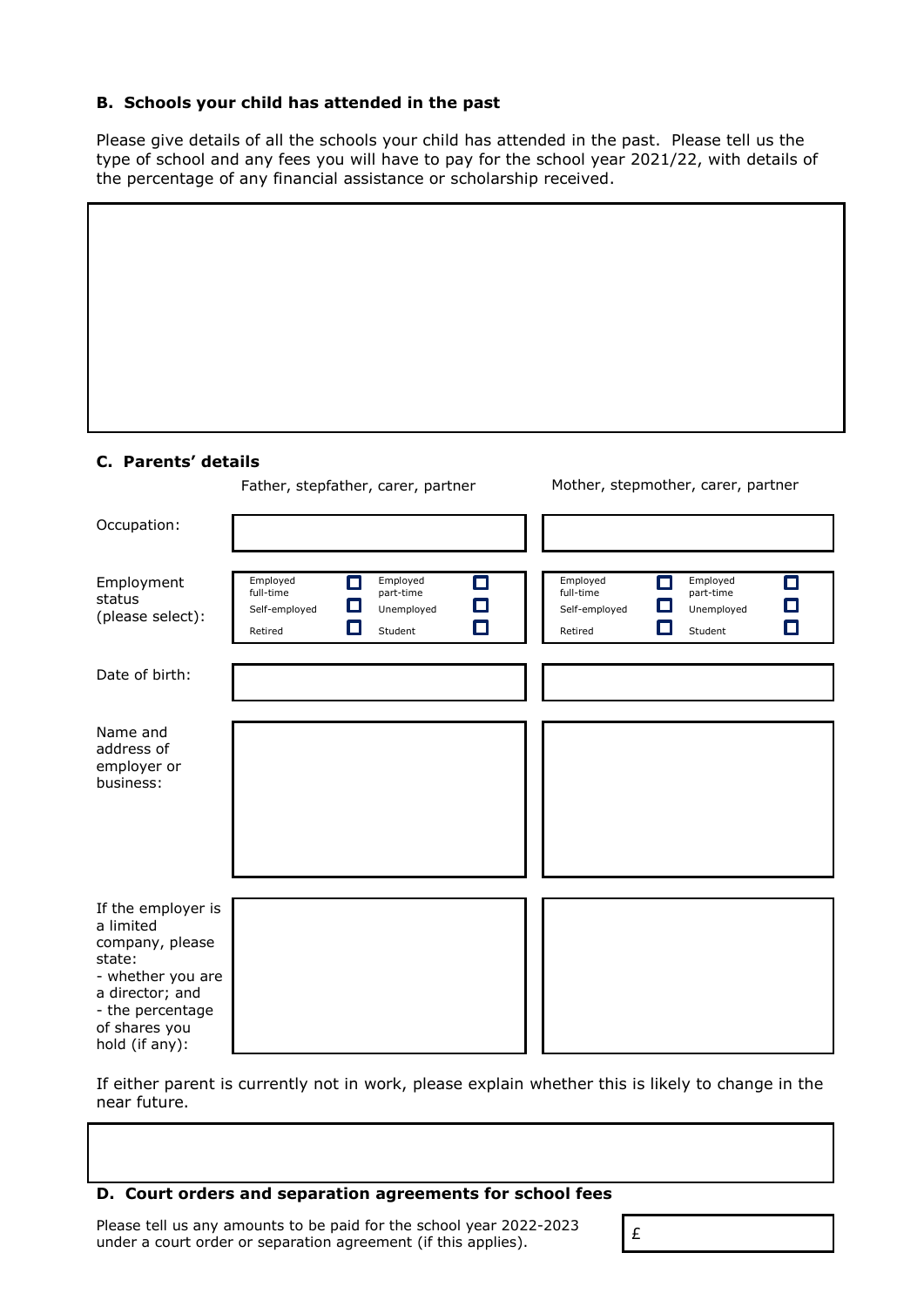#### **E. Insurance policies for school fees**

Please tell us the name of the insurance company (if this applies).

Please tell us how much the policy will pay for the school year 2022-2023.  $\left| \right|$  £

#### **F. Dependent children**

In this section please give details for all children up to the age of 18 (or 21 if in full-time education) who are completely or mainly financially dependent on you. Include the child the application relates to.

#### **Child 1 (who this application relates to)**

| Full name:                                                                                                                 |                                     |                                     |                                                |                           |
|----------------------------------------------------------------------------------------------------------------------------|-------------------------------------|-------------------------------------|------------------------------------------------|---------------------------|
| Sex:                                                                                                                       | Male<br>П                           | Female                              | Date of birth:                                 |                           |
| Name of school, college or<br>university they attend:                                                                      |                                     |                                     | School type (please<br>select):                | Maintained<br>Independent |
| Fees (if this applies):                                                                                                    | £                                   |                                     | Bursary award (if this<br>applies):            | $\frac{0}{0}$             |
| Assistance from other sources (for<br>example, relatives, educational<br>allowances from employer, trusts and<br>$so$ on): |                                     | £                                   | Value of trust for child<br>(if this applies): | £                         |
| Child 2                                                                                                                    |                                     |                                     |                                                |                           |
| Full name:                                                                                                                 |                                     |                                     |                                                |                           |
| Sex:                                                                                                                       | Male<br>×.                          | Female                              | Date of birth:                                 |                           |
| Name of school, college or<br>university they attend:                                                                      |                                     |                                     | School type (please<br>select):                | Independent<br>Maintained |
| Fees (if this applies):                                                                                                    | £                                   |                                     | Bursary award (if this<br>applies):            | $\%$                      |
| Assistance from other sources (for<br>example, relatives, educational<br>allowances from employer, trusts and<br>so on):   |                                     | £                                   | Value of trust for child<br>(if this applies): | £                         |
| Child 3                                                                                                                    |                                     |                                     |                                                |                           |
| Full name:                                                                                                                 |                                     |                                     |                                                |                           |
| Sex:                                                                                                                       | Male<br>$\mathcal{L}_{\mathcal{A}}$ | Female<br>$\mathbb{Z}^{\mathbb{Z}}$ | Date of birth:                                 |                           |
| Name of school, college or<br>university they attend:                                                                      |                                     |                                     | School type (please<br>select):                | Maintained<br>Independent |
| Fees (if this applies):                                                                                                    | £                                   |                                     | Bursary award (if this<br>applies):            | $\%$                      |
| Assistance from other sources (for<br>example, relatives, educational<br>allowances from employer, trusts and<br>$so$ on): |                                     | £                                   | Value of trust for child<br>(if this applies): | £                         |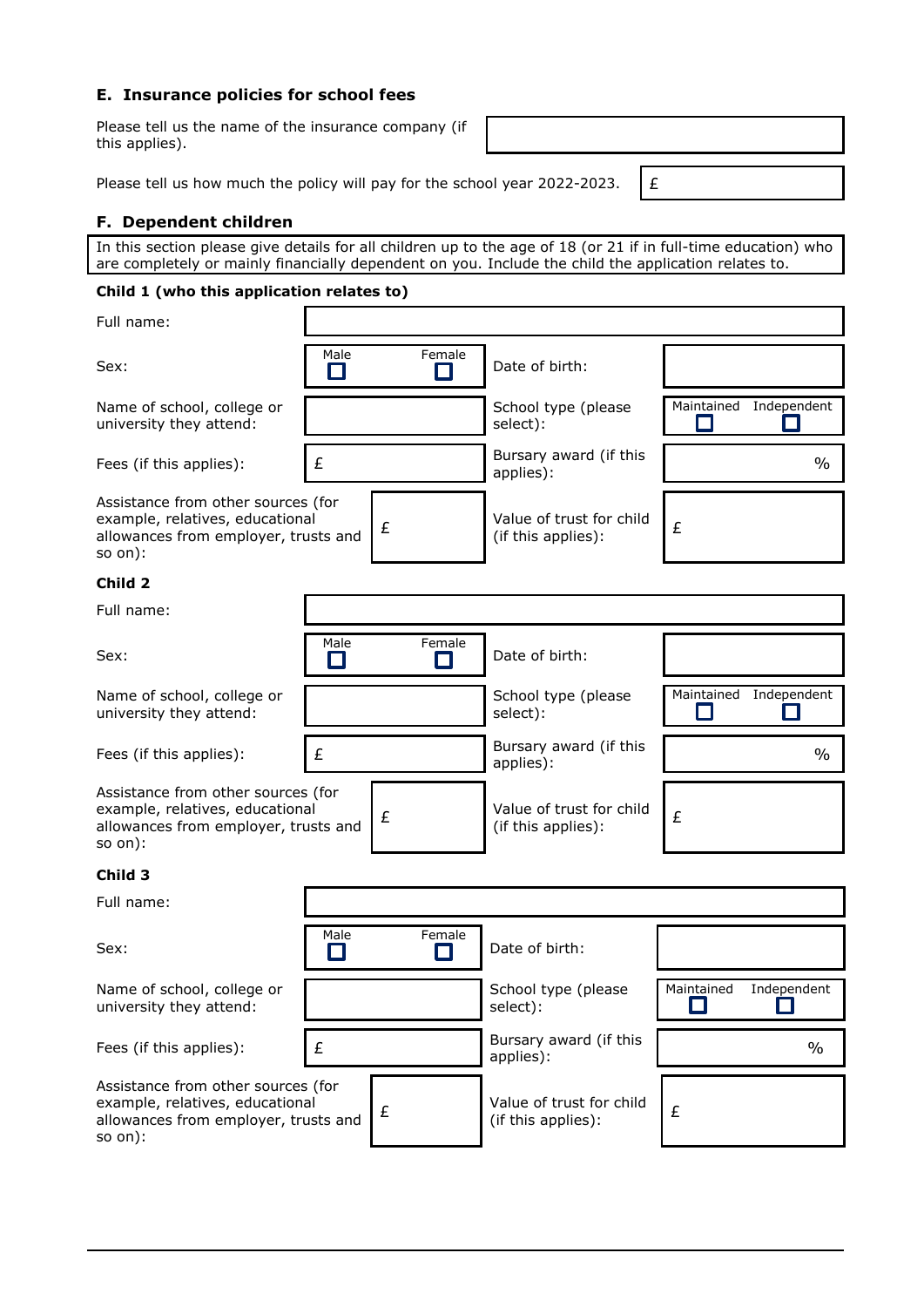#### **G. Income – Father, Step Father, Carer, Partner**

Please fill in the table below giving **gross income** (before tax and other deductions) from all sources, for the tax year 2020/21 and the estimated income for 2021/22. Tell us the actual amounts in whole pounds or write 'nil' as appropriate. If you do not know the actual amounts, please provide estimates. If you do this, next to the figure, write 'estimate' and the date you expect to know the actual amount. You must provide documents as evidence of all income you declare on this form.

| <b>Earned income</b>                                                                                               | 2020/2021<br>Actual Income | 2021/2022<br><b>Estimated Income</b> | Tick evidence supplied $\sqrt{}$                         |
|--------------------------------------------------------------------------------------------------------------------|----------------------------|--------------------------------------|----------------------------------------------------------|
| Salary                                                                                                             | £                          | £                                    | P60, tax return<br>and latest payslip                    |
| Benefits in kind                                                                                                   | £                          | £                                    | P11D or tax return                                       |
| Bonuses received in the<br>year                                                                                    | £                          | £                                    | P60, tax return<br>and payslip                           |
| Profit (before tax) of<br>owned business or<br>company                                                             | £                          | £                                    | Tax return and<br>annual accounts                        |
| Pension income                                                                                                     | £                          | £                                    | P60, payslip or tax<br>return                            |
| Total of state benefits<br>Enter the yearly total<br>from section H (marked<br>with $*)$                           | £                          | £                                    | HMRC and DWP<br>letter                                   |
| Property income<br>Enter the yearly rent<br>income from section J<br>(marked with **)                              | £                          | £                                    | Signed tenancy<br>agreement                              |
| Building society and bank<br>interest received                                                                     | £                          | £                                    | <b>Bank statements</b><br>covering<br>three months       |
| Other investment income                                                                                            | £                          | £                                    | Valid supporting<br>documents                            |
| Separation or<br>maintenance allowance                                                                             | £                          | £                                    | Copy of the court<br>order or<br>separation<br>agreement |
| Any other income, tips or<br>lump-sum payments not<br>included above                                               | £                          | £                                    | Valid supporting<br>documents                            |
| Any other assistance you<br>receive towards<br>household spending (for<br>example contributions<br>from relatives) | £                          | £                                    | Valid supporting<br>documents                            |
| Yearly total                                                                                                       | £                          | £                                    |                                                          |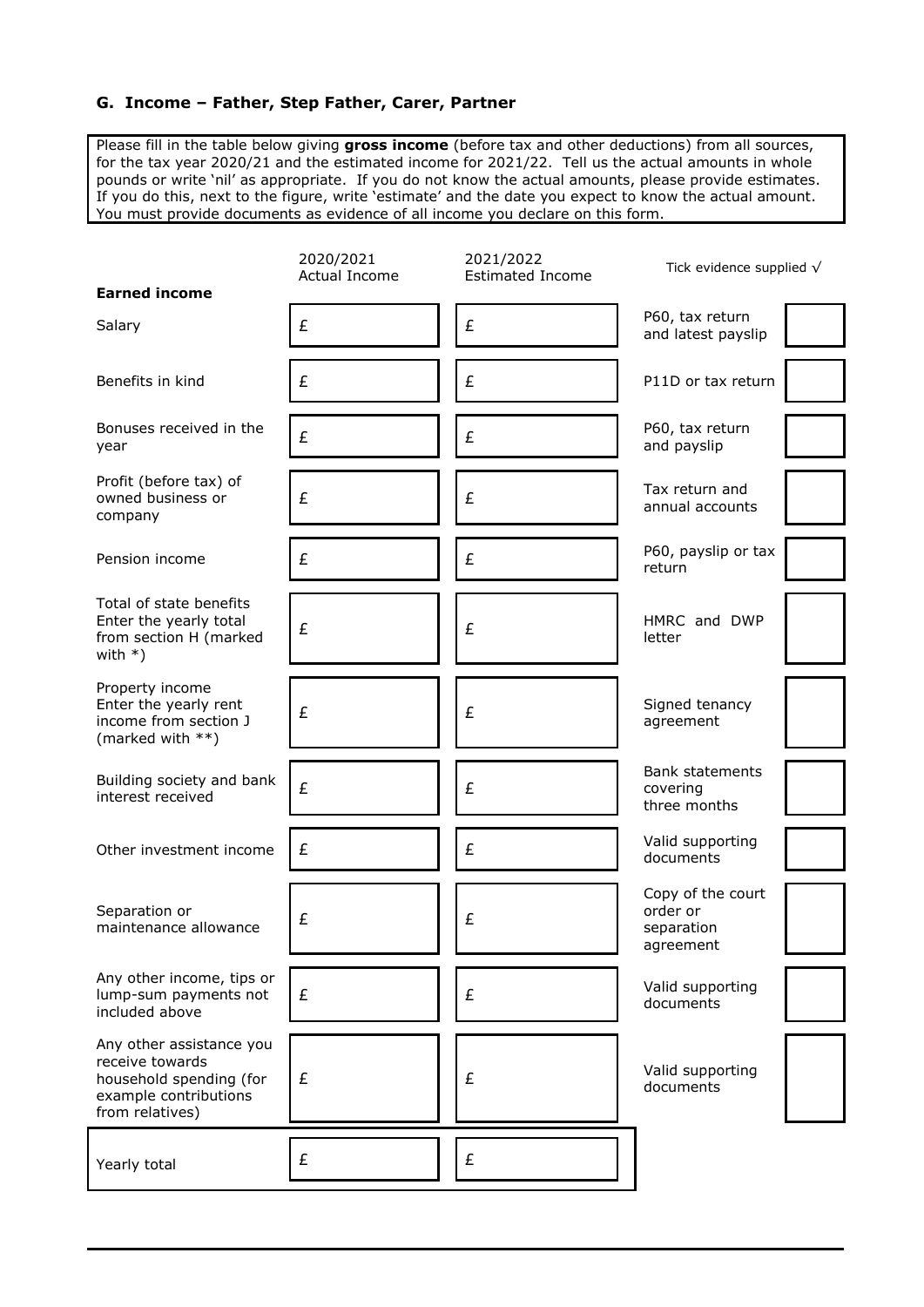#### **G. Income – Mother, Stepmother, Carer, Partner**

Please fill in the table below giving **gross income** (before tax and other deductions) from all sources, for the tax year 2020/21 and the estimated income for 2021/22. Tell us the actual amounts in whole pounds or write 'nil' as appropriate. If you do not know the actual amounts, please provide estimates. If you do this, next to the figure, write 'estimate' and the date you expect to know the actual amount. You must provide documents as evidence of all income you declare on this form.

| <b>Earned income</b>                                                                                               | 2020/2021<br>Actual Income | 2021/2022<br><b>Estimated Income</b> | Tick evidence supplied $\sqrt{}$                         |
|--------------------------------------------------------------------------------------------------------------------|----------------------------|--------------------------------------|----------------------------------------------------------|
| Salary                                                                                                             | £                          | £                                    | P60, tax return<br>and latest payslip                    |
| Benefits in kind                                                                                                   | £                          | £                                    | P11D or tax return                                       |
| Bonuses received in the<br>year                                                                                    | £                          | £                                    | P60, tax return<br>and payslip                           |
| Profit (before tax) of<br>owned business or<br>company                                                             | £                          | £                                    | Tax return and<br>annual accounts                        |
| Pension income                                                                                                     | £                          | £                                    | P60, payslip or tax<br>return                            |
| Total of state benefits<br>Enter the yearly total<br>from section H (marked<br>with $*)$                           | £                          | £                                    | HMRC and DWP<br>letter                                   |
| Property income<br>Enter the yearly rent<br>income from section J<br>(marked with **)                              | £                          | £                                    | Signed tenancy<br>agreement                              |
| Building society and bank<br>interest received                                                                     | £                          | £                                    | <b>Bank statements</b><br>covering<br>three months       |
| Other investment income                                                                                            | £                          | £                                    | Valid supporting<br>documents                            |
| Separation or<br>maintenance allowance                                                                             | £                          | £                                    | Copy of the court<br>order or<br>separation<br>agreement |
| Any other income, tips or<br>lump-sum payments not<br>included above                                               | £                          | £                                    | Valid supporting<br>documents                            |
| Any other assistance you<br>receive towards<br>household spending (for<br>example contributions<br>from relatives) | £                          | £                                    | Valid supporting<br>documents                            |
| Yearly total                                                                                                       | £                          | £                                    |                                                          |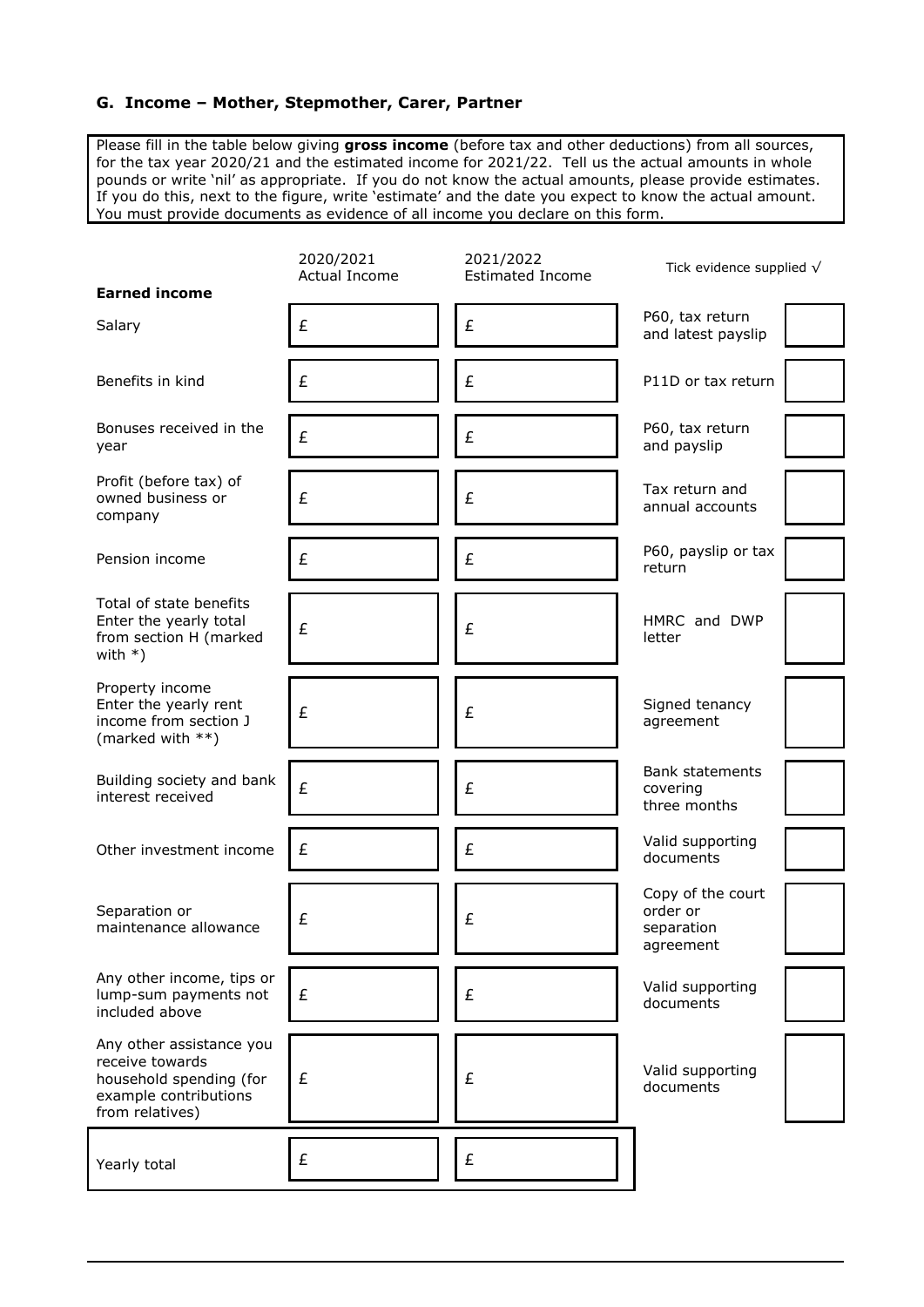#### **H. State benefits**

Are you currently receiving any of the following benefits listed below? If so, please tell us the amount you receive each year. Please also make sure that you **provide documents as evidence of all** benefits you receive. Evidence includes letters or statements from HMRC or the Department for Work and Pensions (DWP).

|                                                                                                          |           | Tick evidence<br>supplied $\sqrt{}$ |
|----------------------------------------------------------------------------------------------------------|-----------|-------------------------------------|
| Child Benefit                                                                                            | £         |                                     |
| Universal Credit                                                                                         | $\pounds$ |                                     |
| Income Support or income-based Jobseeker's Allowance                                                     | £         |                                     |
| Contribution-based Jobseeker's Allowance                                                                 | £         |                                     |
| Working Tax Credit                                                                                       | £         |                                     |
| Child Tax Credit                                                                                         | £         |                                     |
| Widowed Parent's Allowance                                                                               | £         |                                     |
| Carer's Allowance                                                                                        | £         |                                     |
| Disability Living Allowance                                                                              | £         |                                     |
| <b>Incapacity Benefit</b>                                                                                | £         |                                     |
| Housing Benefit                                                                                          | £         |                                     |
| Council tax exemption                                                                                    | £         |                                     |
| Please list any other benefits below.                                                                    |           |                                     |
|                                                                                                          | £         |                                     |
|                                                                                                          | £         |                                     |
|                                                                                                          | £         |                                     |
|                                                                                                          | £         |                                     |
|                                                                                                          |           |                                     |
| * Yearly total for all benefits (also write this figure in<br>section G under 'Total of state benefits') | £         |                                     |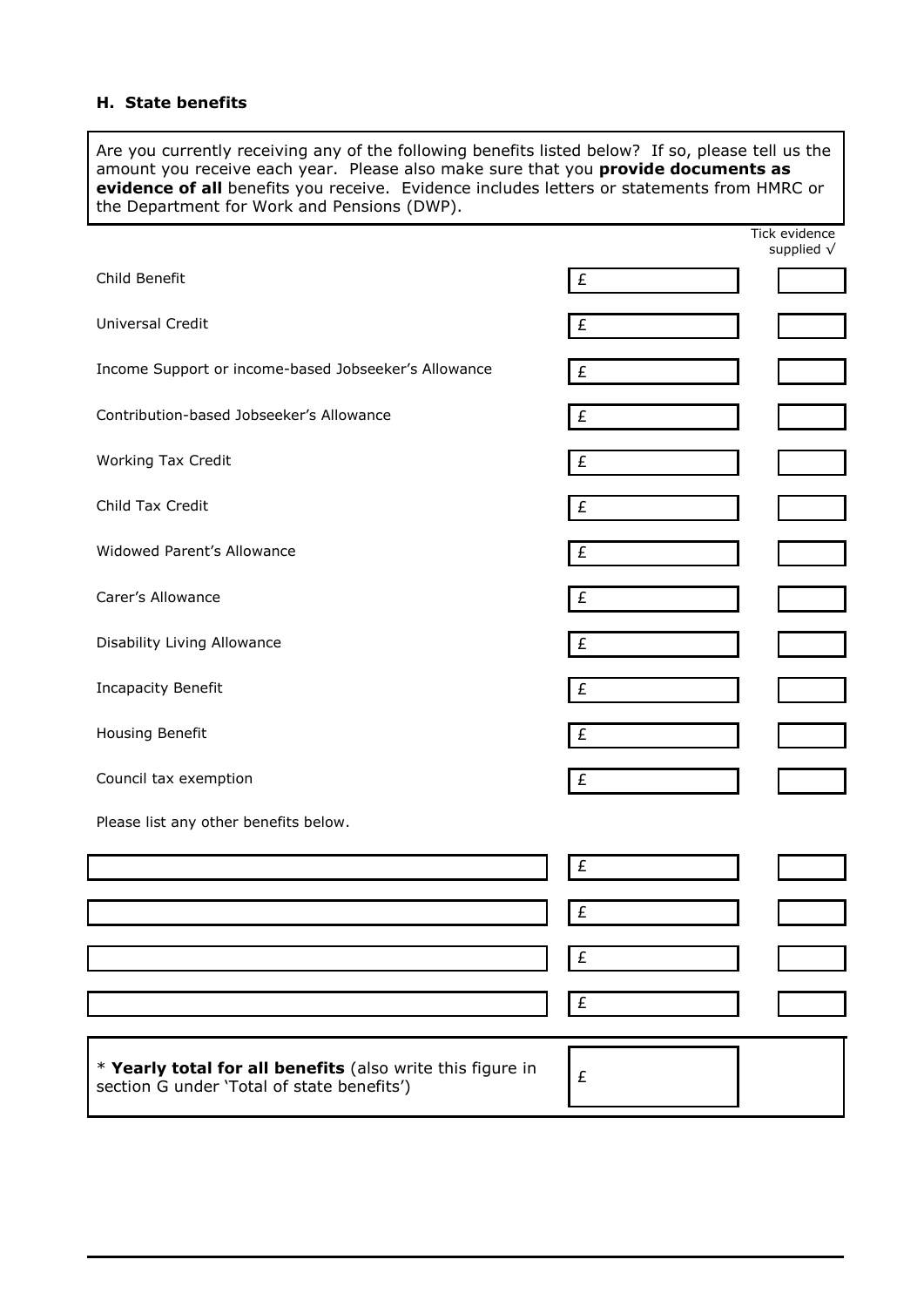## **I. Parents' Estimated 21/22 household spending**

Please fill in the table below giving details of total estimated **yearly** spending for the tax year 2021/2022. Please write amounts in whole pounds or write 'nil' as appropriate.

|                                                                     | Father, stepfather,<br>carer, partner | Mother, stepmother,<br>carer, partner | <b>Tick</b><br>evidence supplied $\sqrt{}$                                |
|---------------------------------------------------------------------|---------------------------------------|---------------------------------------|---------------------------------------------------------------------------|
| Tax paid on earned<br>and unearned income<br>declared in section G. | £                                     | £                                     | P60, tax return or<br>payslip                                             |
| National Insurance<br>contributions                                 | £                                     | £                                     | P60, tax return or<br>payslip                                             |
| Pension contributions                                               | £                                     | £                                     | Payslip or tax return                                                     |
| Mortgage interest if<br>you own your main<br>home                   | £                                     | £                                     | Current mortgage<br>statement                                             |
| Mortgage capital<br>payments on your<br>main home                   | £                                     | £                                     | Current mortgage<br>statement                                             |
| Rent on your main<br>home or any other<br>properties                | £                                     | £                                     | Tenancy or rental<br>agreement                                            |
| Council tax                                                         | £                                     | £                                     | Council tax<br>statement                                                  |
| Credit-card or loan<br>repayments                                   | £                                     | £                                     | Letter and<br>statements                                                  |
| Personal insurance (for<br>example, medical)                        | £                                     | £                                     | Annual statement                                                          |
| Any maintenance<br>payments made                                    | £                                     | £                                     | Copy of the court<br>order, separation<br>agreement or letter<br>from CSA |
| <b>Estimated yearly</b><br>total for<br>2021/2022                   | £                                     | £                                     |                                                                           |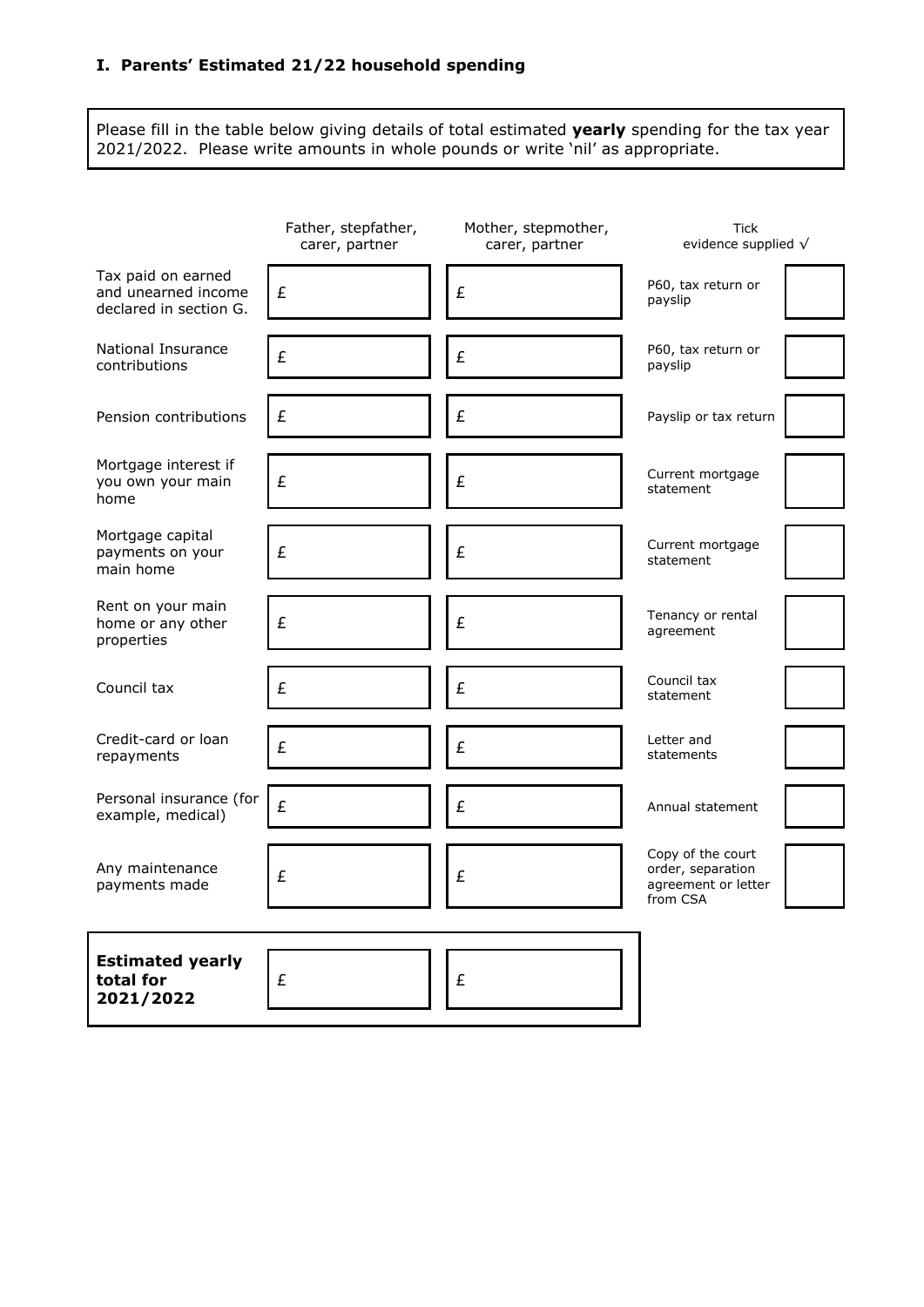## **J. Property details**

# **Your main home**

|                                                                                                    |                                                                                            | Tick evidence supplied $\sqrt{}$                                        |
|----------------------------------------------------------------------------------------------------|--------------------------------------------------------------------------------------------|-------------------------------------------------------------------------|
| Do you own or rent your main<br>home?                                                              | Own<br>Rent                                                                                | Mortgage statement or<br>rental agreement                               |
| Estimated value (if owned)                                                                         | £                                                                                          |                                                                         |
| Outstanding balance on<br>mortgage (if owned)                                                      | £                                                                                          | Current mortgage<br>statement                                           |
| Final payment date                                                                                 | £                                                                                          | Current mortgage<br>statement                                           |
| properties in the UK and abroad)                                                                   | Other property or properties you own (or partly own) which are not your main home (include |                                                                         |
| Number of properties owned or partly owned (if more than one,<br>ask for below for all properties) | please use a separate sheet of paper to provide the information we                         |                                                                         |
| <b>Estimated value</b>                                                                             | £                                                                                          |                                                                         |
| Outstanding balance on<br>mortgage (if any)                                                        | £                                                                                          | Mortgage statements                                                     |
| Yearly council tax (if not paid<br>by any tenants)                                                 | £                                                                                          | Annual council tax<br>statement                                         |
| ** Yearly rent income each year<br>(also write this figure in section<br>G 'Property income')      | £                                                                                          | Rental agreement                                                        |
| Yearly mortgage repayments (if<br>any)                                                             | £                                                                                          | Current mortgage<br>statement                                           |
| K. Other assets                                                                                    |                                                                                            |                                                                         |
| Cash in the bank (all accounts<br>both in the UK and abroad)                                       | £                                                                                          | Tick evidence supplied $\sqrt{}$<br>Statements covering<br>three months |
| Estimated value of any<br>investments                                                              | £                                                                                          | Valid statements                                                        |
| Make, model and year of all<br>motor vehicles                                                      |                                                                                            |                                                                         |
| Estimated value of all motor<br>vehicles                                                           | £                                                                                          |                                                                         |
| Estimated value of any other<br>assets                                                             | £                                                                                          |                                                                         |
| Net worth of a business which<br>you own or share                                                  | £                                                                                          | Year-end accounts                                                       |
| Cash held anywhere, for any<br>reason                                                              | £                                                                                          | Valid statements                                                        |
| Value of any lump-sum or<br>redundancy payments received<br>in the past 18 months                  | £                                                                                          | Letter from employer                                                    |
|                                                                                                    | Please tell us below why you can't use the value of your assets to pay the School fees.    |                                                                         |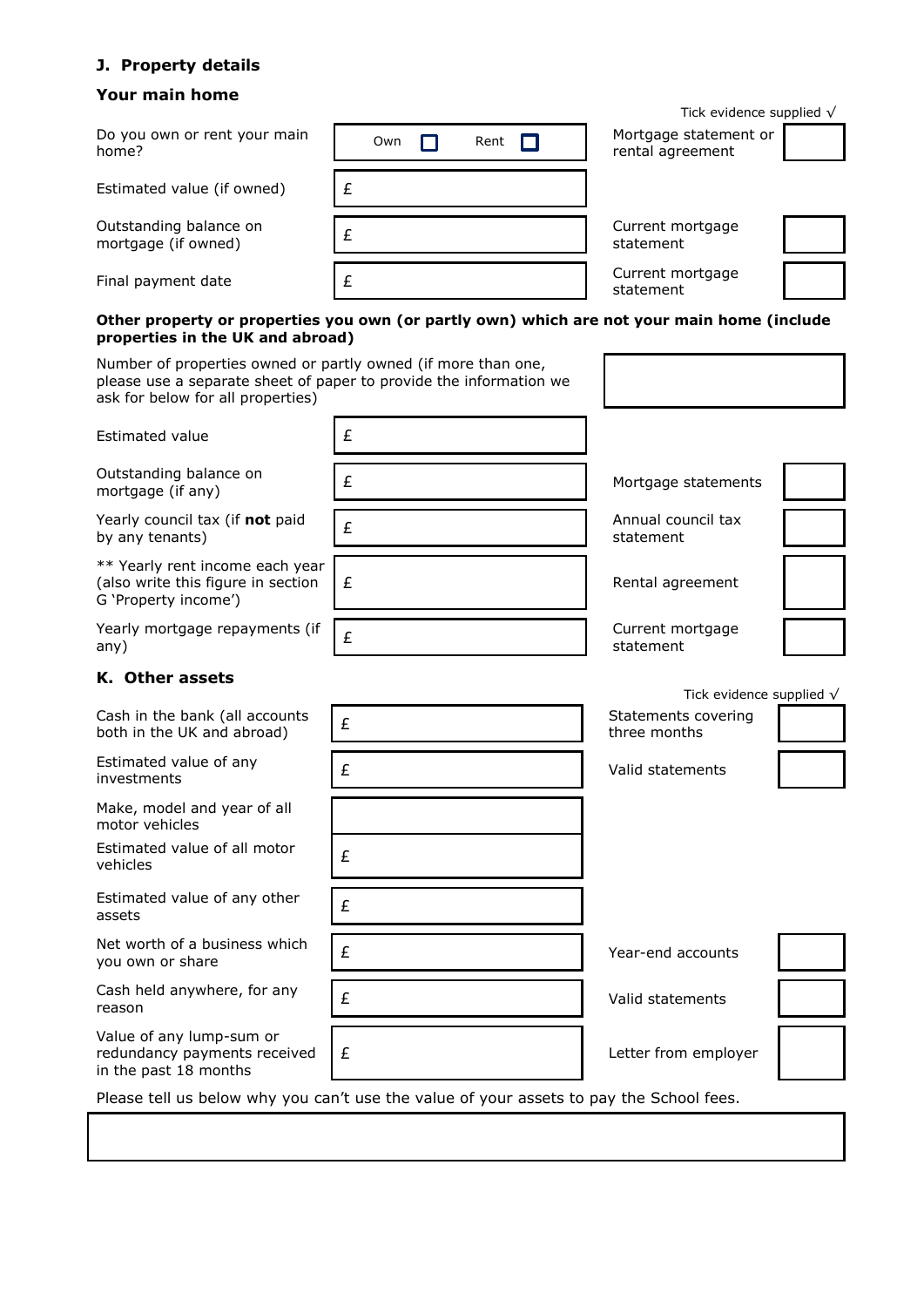#### **L. Liabilities**

Tick evidence supplied √

| Credit-card balances | Statements covering<br>three months |  |
|----------------------|-------------------------------------|--|
| Loan balances        | <b>Statements</b>                   |  |

If there are any other liabilities or commitments which you feel we should take into account, please provide details below.

#### **M. Extra information**

Please provide any extra information which may affect our assessment of your application for financial assistance (for example, significant changes in income or outgoings for the coming year, such as planned retirement). Continue on a separate sheet if necessary.

#### **You should fill in this form and return it to the Finance Office at the following address by 5pm : Friday 10 December 2021 [Finance@CHSchool.co.uk](mailto:Finance@CHSchool.co.uk)**

**The Finance Office Cheadle Hulme School Claremont Road Cheadle Hulme Cheadle Cheshire SK8 6EF**

**If we do not receive your form by the deadline stated above, we may not be able to assess your application or offer financial assistance.**

#### **Data protection**

The information you provide is confidential and we will use it only to assess whether you are entitled to financial support to help you pay your tuition fees at our school. We will store it securely in the Finance Office (where you can inspect it as long as you give us at least 48 hours' notice). We will dispose of your application securely when we have finished with it.

We, Cheadle Hulme School, are a charitable company limited by guarantee registered in England at Claremont Road, Cheadle Hulme. Registered company number 03823129. Registered charity number 1077017.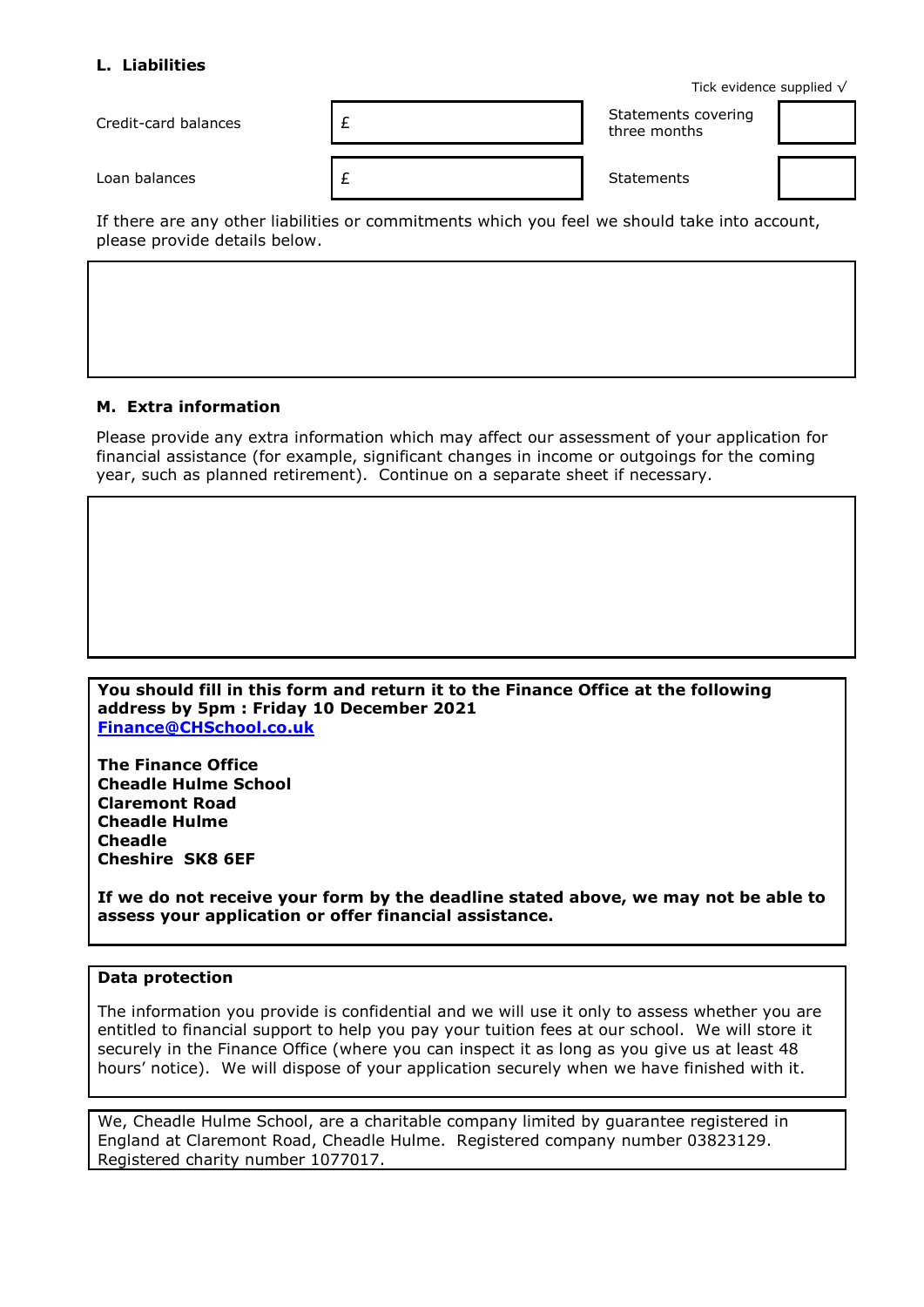#### **N. Checklist**

You must provide documents as evidence of all income, spending and assets you tell us about on this form. If the appropriate document is not available, instead of ticking the box please write the date when you will be able to produce it. Do not delay in returning your form. If you do not provide all the documents we ask for, this could delay our assessment of your application. **Please provide photocopies, not original documents.**

|                                                                                  | Document provided<br>Tick all that apply $(\sqrt{})$ or<br>write the date when you<br>will provide the document | Office use only<br>Evidence checked |
|----------------------------------------------------------------------------------|-----------------------------------------------------------------------------------------------------------------|-------------------------------------|
| Latest P60 and last three months'<br>payslips                                    |                                                                                                                 |                                     |
| P11D for benefits in kind                                                        |                                                                                                                 |                                     |
| HMRC self-assessment tax return                                                  |                                                                                                                 |                                     |
| End-of-year business accounts                                                    |                                                                                                                 |                                     |
| <b>HMRC</b> letters                                                              |                                                                                                                 |                                     |
| <b>DWP letters</b>                                                               |                                                                                                                 |                                     |
| Tenancy agreement (if renting)                                                   |                                                                                                                 |                                     |
| March pay advice or other<br>confirmation of pension<br>contributions            |                                                                                                                 |                                     |
| Bank or building society statements<br>for all accounts covering three<br>months |                                                                                                                 |                                     |
| Mortgage statements (for all<br>properties)                                      |                                                                                                                 |                                     |
| Annual council tax statement                                                     |                                                                                                                 |                                     |
| Benefits statements - for all<br>benefits declared                               |                                                                                                                 |                                     |
| Court orders or separation<br>agreements                                         |                                                                                                                 |                                     |
| Annual statement of any personal<br>insurance                                    |                                                                                                                 |                                     |
| Loan or credit-card statements<br>covering three months                          |                                                                                                                 |                                     |
| Other (please give details below)                                                |                                                                                                                 |                                     |

**We have the right to ask for any other documents we need as proof of the details you have provided.**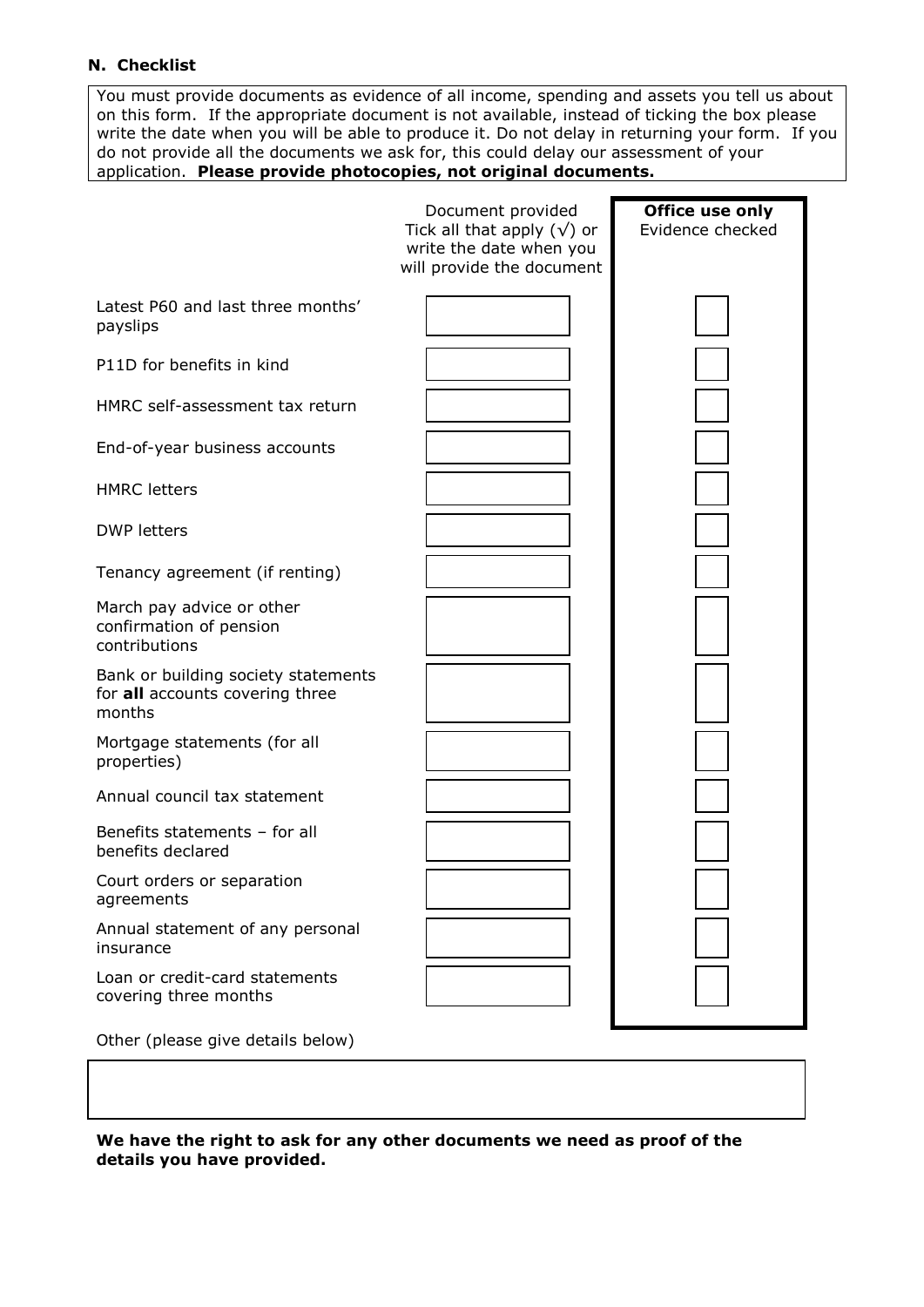# **Declaration**



Cheadle Hulme School

# **Both parents/applicants should sign the following declaration.**

I have read the notes and have made a complete and accurate declaration of my income and assets.

I understand that you will consider and may take into account information from all sources about my financial circumstances and affairs.

I understand you may visit my home to confirm my application details.

I understand and agree that you have the right to ask for any other documents as evidence of the income and asset figures I have provided on this form, and to make any enquiries you consider appropriate.

I accept that you may ask any credit reference agency for a reference while considering my application.

I understand and accept that you will make a decision on my application and that your decision is final.

I understand that if I am offered financial assistance for my child and accept a place for him or her at the school, the following terms and conditions will apply between me and the school.

- a) Each term, my child's fees account with the school will be credited with the amount of the financial assistance, for as long as the award remains in effect.
- b) Any award of financial assistance will be reviewed each year and may be increased or reduced according to changes in my financial circumstances. I must fill in a declaration of my financial circumstances each year on the form you send me, and I must provide all relevant supporting evidence by the return date shown on the form.
- c) I will tell you immediately about any significant change in the financial position I have declared on this form.
- d) I understand that the school will decide whether to provide financial assistance. Also, if financial assistance is provided, this may be withdrawn if the Head Teacher feels this is appropriate because of my child's attendance, progress or behaviour.
- e) The financial assistance will be withdrawn and I must repay any financial assistance I have already received if I have fraudulently, knowingly or recklessly provided false information in my application for financial assistance, or withheld or failed to reveal information which is relevant to my application.